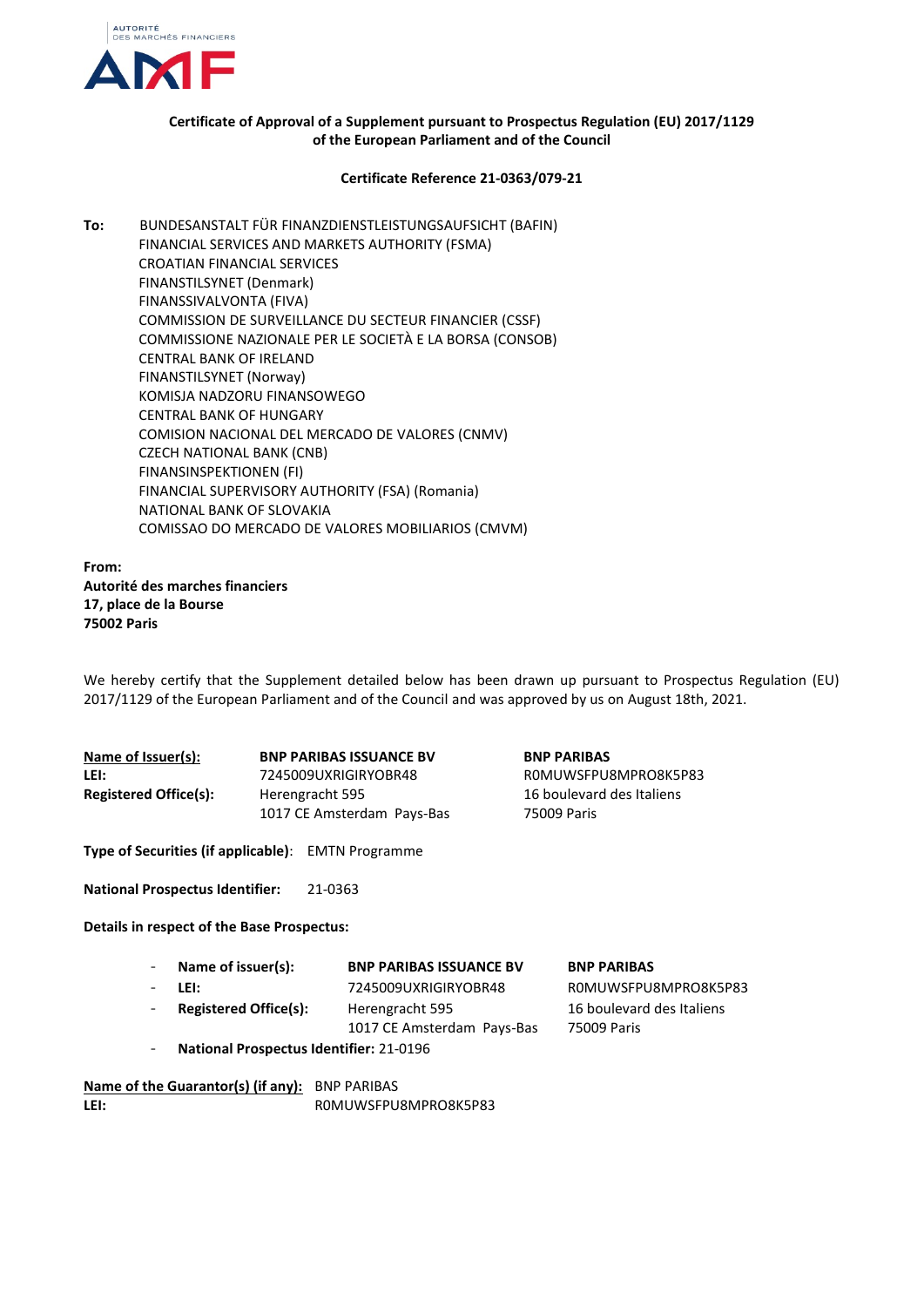

## **Signed:**

Digital signature on next page

**For and on behalf of the: Robert Ophèle Chairman**

**Date:** August 18th, 2021

**Attachment:** English Supplement